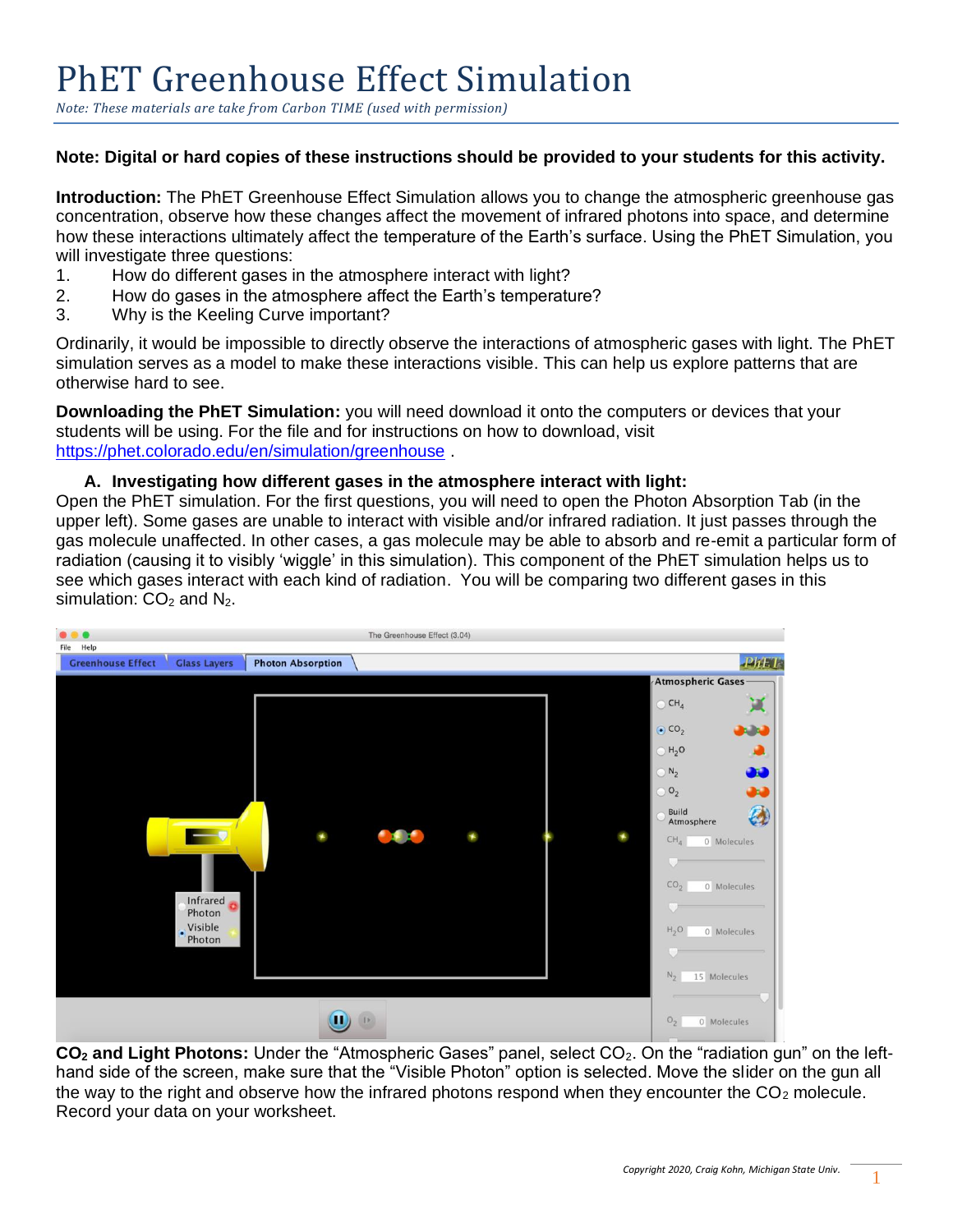

**CO<sup>2</sup> and Infrared Photons:** Under the "Atmospheric Gases" panel, select CO2. On the "radiation gun" on the left-hand side of the screen, make sure that the "Infrared Photon" option is selected. Move the slider on the gun all the way to the right and observe how the infrared photons respond when they encounter the  $CO<sub>2</sub>$  molecule. Record your data on your worksheet.

| File Help                                                                   | The Greenhouse Effect (3.04) |                                                                                                                                                                                                                                                                                                                        |
|-----------------------------------------------------------------------------|------------------------------|------------------------------------------------------------------------------------------------------------------------------------------------------------------------------------------------------------------------------------------------------------------------------------------------------------------------|
| <b>Greenhouse Effect</b><br><b>Photon Absorption</b><br><b>Glass Layers</b> |                              | <b>PhET</b>                                                                                                                                                                                                                                                                                                            |
| Infrared<br>Photon<br>. Visible<br>Photon                                   | - 12                         | Atmospheric Gases-<br>$\bigcirc$ CH <sub>4</sub><br>$\bigcirc$ CO <sub>2</sub><br><b>Jane</b><br>$H_2O$<br>$\odot$ N <sub>2</sub><br><b>DE</b><br>$O_2$<br>27<br>Ą<br>Build<br>C<br>Atmosphere<br>CH <sub>4</sub><br>0 Molecules<br>CO <sub>2</sub><br>0 Molecules<br>$H_2O$<br>0 Molecules<br>$N_{2}$<br>15 Molecules |
| Ш                                                                           | $\mathsf{D}$                 | O <sub>2</sub><br>0 Molecules                                                                                                                                                                                                                                                                                          |

**N<sub>2</sub>** and Visible Photons: Under the "Atmospheric Gases" panel, select N<sub>2</sub>. On the "radiation gun" on the lefthand side of the screen, make sure that the "Visible Photon" option is selected. Move the slider on the gun all the way to the right and observe how the infrared photons respond when they encounter the  $N_2$  molecule. Record your data on your worksheet.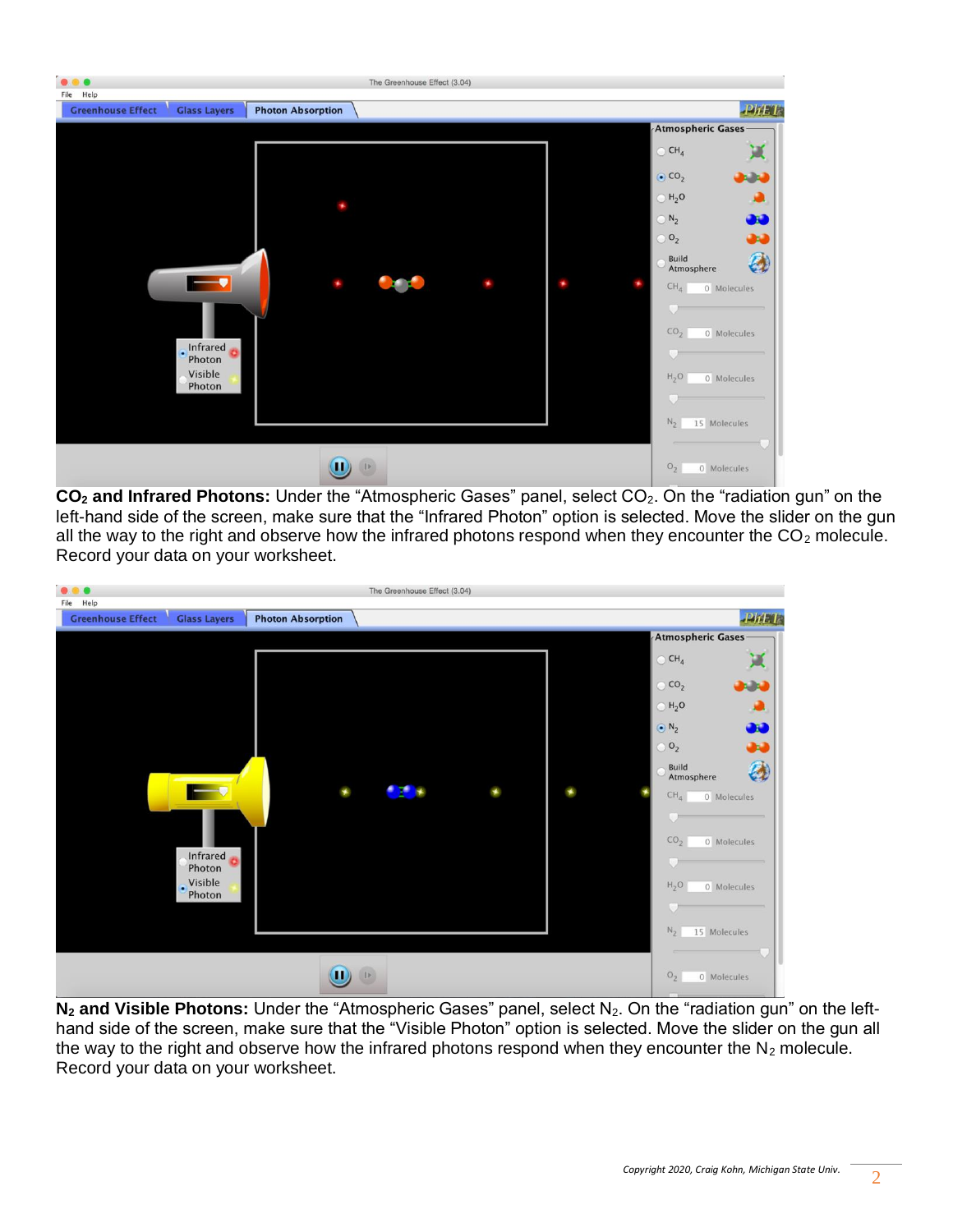

**N<sub>2</sub>** and Infrared Photons: Under the "Atmospheric Gases" panel, select N<sub>2</sub>. On the "radiation gun" on the lefthand side of the screen, make sure that the "Visible Photon" option is selected. Move the slider on the gun all the way to the right and observe how the infrared photons respond when they encounter the  $N_2$  molecule. Record your data on your worksheet.

**Conclusions:** Complete this section of your worksheet by answering the remaining questions. What differences did you notice between how different kinds of energy and different kinds of molecules interact in different ways?

**B. Investigating how different gases in the atmosphere affect the Earth's temperature:** For the next questions, you will need to open the Greenhouse Effect Tab (in the upper left). The earth's atmosphere is comprised of a variety of gases. We will now look at a more complex model of how different kinds of radiation interact under different atmospheric conditions. For this section, you will be adjusting the concentration of greenhouse gases (gases like  $CO<sub>2</sub>$  which can absorb and re-emit infrared radiation) and you will observe the resulting differences in the patterns in the movement of light and infrared photons. You will also observe the impact that these changes have on the Earth's temperature.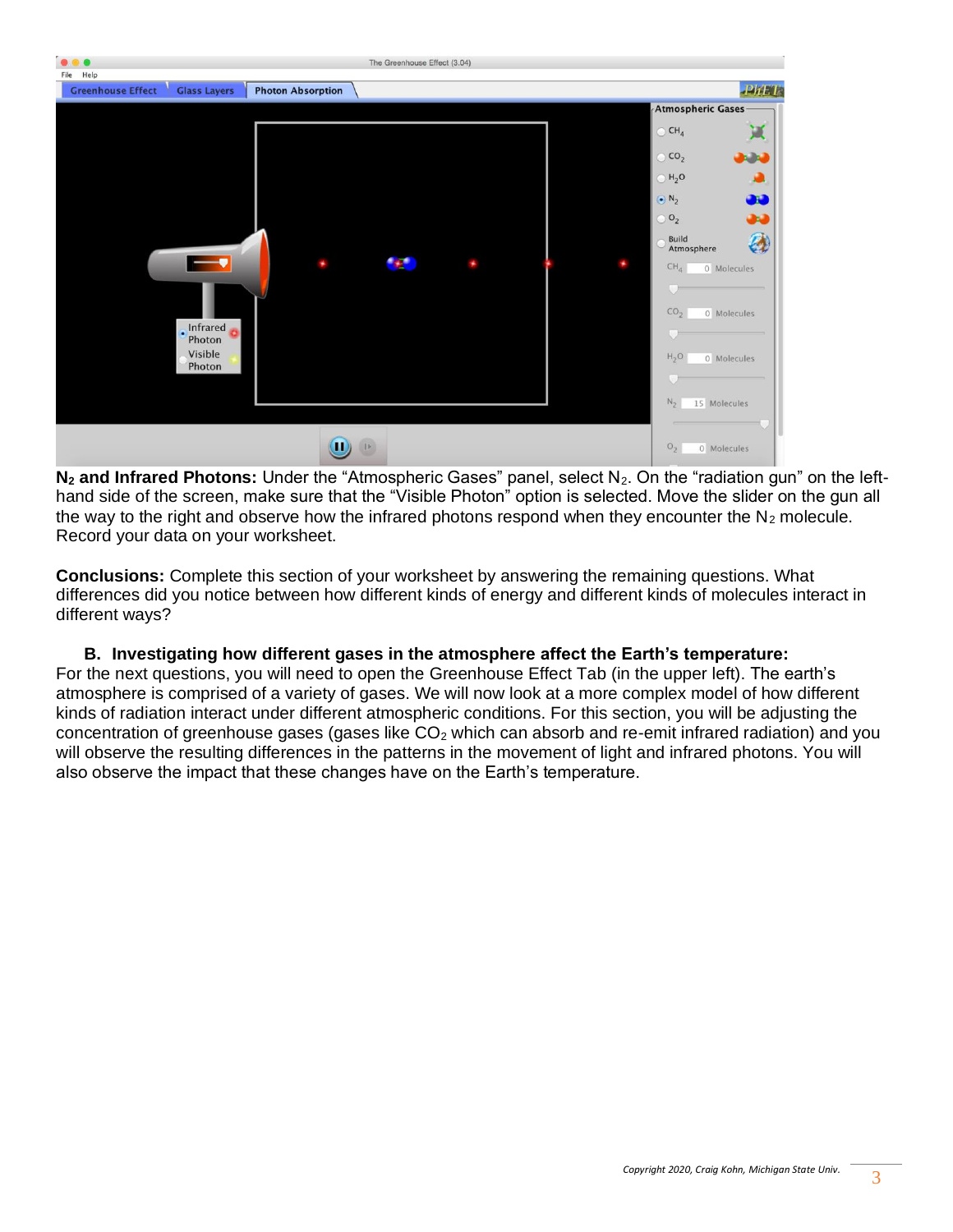

**Low CO<sup>2</sup> Levels & Temperature:** In the "Greenhouse Gas Concentration" panel, move the slider to "None". Watch the yellow sunlight photons as they move from outer space to the surface of the earth. Then watch the red infrared photons as they move from the surface of the earth to outer space. What observations can you make about their movement? Record your data on your worksheet.

Next look at the thermometer on the left-hand side of the screen. Record the temperature that occurs under these conditions. Record your data on your worksheet.



**High CO<sup>2</sup> Levels & Temperature:** In the "Greenhouse Gas Concentration" panel, move the slider to "Lots". Once again, observe the movement of both the yellow sunlight photons and the red infrared photons. What observations can you make about their movement? Record your data on your worksheet.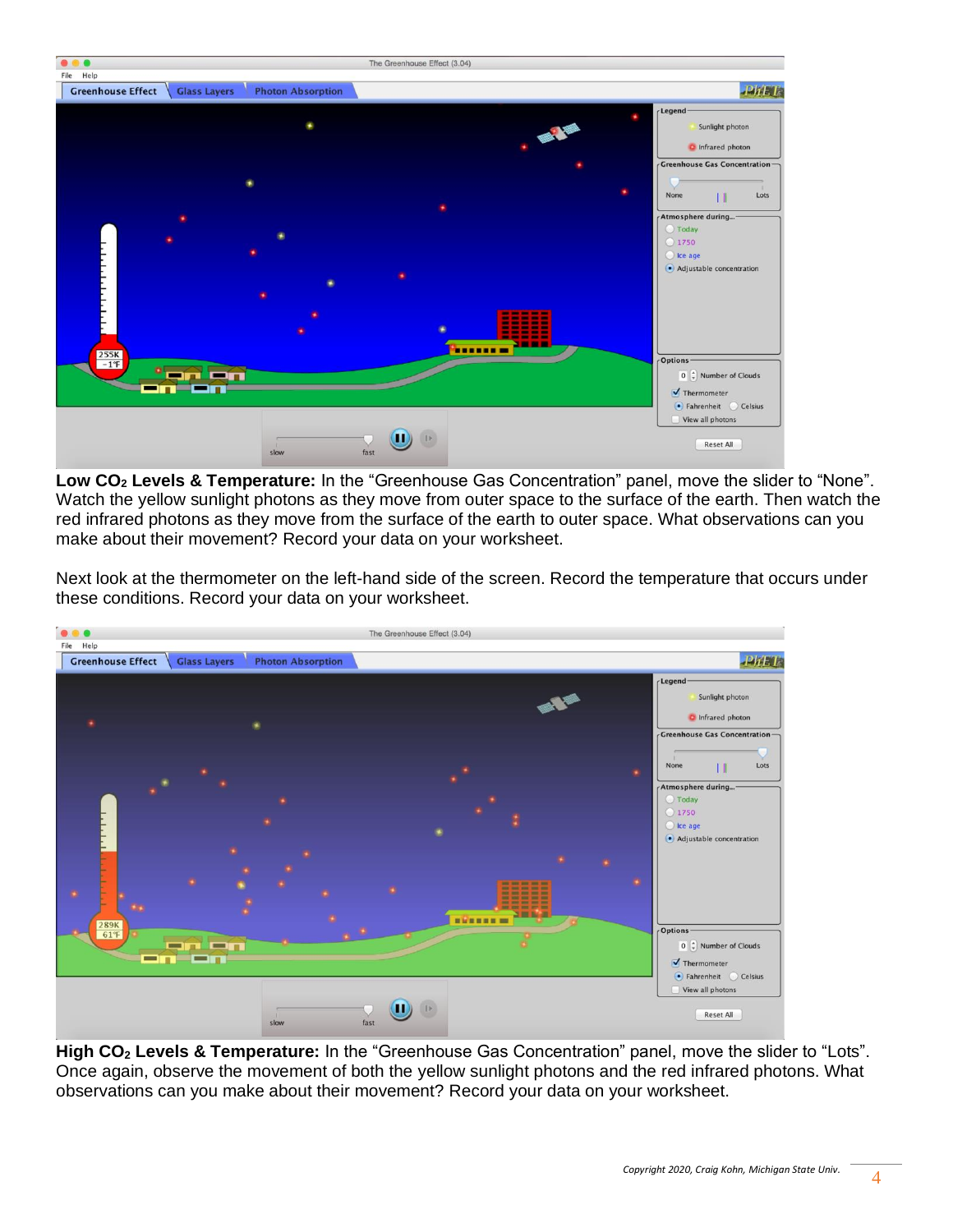Again, look at the thermometer on the left-hand side of the screen. Record the temperature that occurs under these conditions. Record your data on your worksheet.

**Conclusions:** Complete this section of your worksheet by answering the remaining questions. How did the changes to the concentration of greenhouse gases affect temperature? How does this relate to your observations from Part A?

#### **C. Investigating why the Keeling Curve is important:**

For the next questions, you will remain on the Greenhouse Effect Tab (in the upper left). Now you will be connecting the relationships between changing greenhouse gas concentrations and temperature to past, present, and future conditions.

**Conclusions:** Complete this section of your worksheet by answering the remaining questions. How does what you observed in Part C relate to the Keeling Curve? How does this relate to your observations from Part A? What can this tell us about future implications?